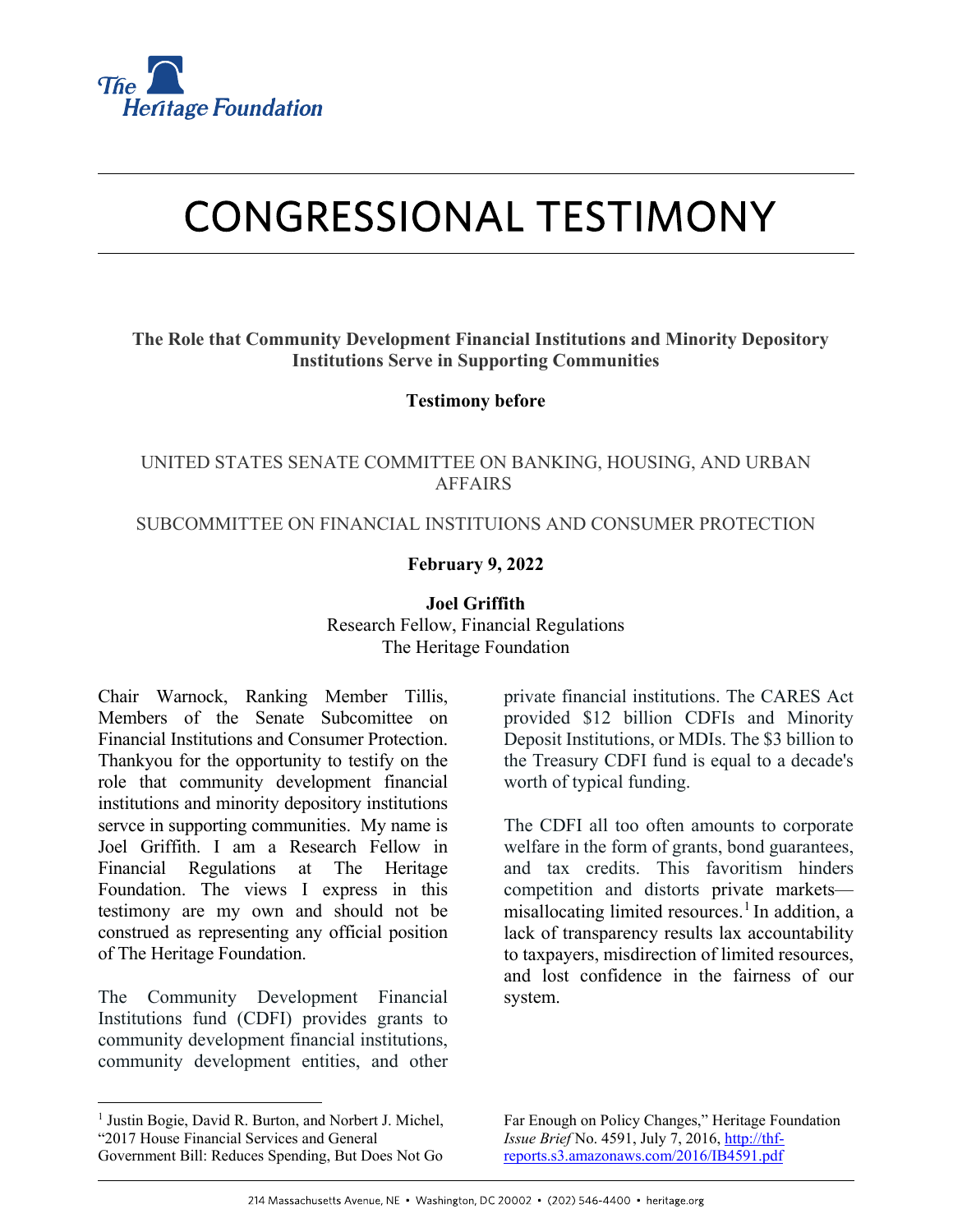# **The 2021 Emergency Capital Investment Program (ECIP) Highlights Elevated Risk of CDFI Lending.**

As the risk of default grew during the pandemic on loans made by CDFIs, Congress in March 2021 authorized the Treasury Department to invest up to \$9 billion in CDFIs. This would allow them to boost capital requirements and continue lending.<sup>[2](#page-1-0)</sup> The extent of the demand for taxpayer assistance through the Emergency Capital Investment Program (ECIP) underscores the danger stemming from looser underwriting standards, government subsidization of the CDFI businessmodel, and the lack of transparency.  $3$ 

In October, the Treasury announced "204 credit unions, banks, and bank and savings and loan holding companies requested total investments of over \$12.88 billion under the Emergency Capital Investment Program (ECIP). This demand exceeds the amount available for investment by \$4.13 billion." [4](#page-1-2) This suggests that distressed or non-performing loans threatened the operational capacity of more than 1/3 of the CDFI depositories.

## **Another troubling component of the new government largesse is the State Small Business Credit Initiative (SSBCI).**

The American Rescue Plan provided \$10 billion to re-start the State Small Business Credit Initiative (SSBCI).<sup>[5](#page-1-3)</sup> This State Small Business Credit Initiative (SSBCI) funds state programs that provide government loan guarantees and government loan purchases to favored entities-- based on company size and business sector. This partially replaces decisions over allocation of capital made by individuals and investors with the preferences and dictates of bureaucrats often for the benefit of the politically favored.

Numerous problems plagued this program in the past.[6](#page-1-4) For instance, the Treasury's Office of Inspector General (OIG) identified noncompliant expenditures related to California's SSBCI loans which "constitute a 'reckless' misuse of funds…"[7](#page-1-5) The OIG also identified "reckless misuse" of funds and "conflicts of interest" within the New York program related to one of the venture capital firms participating in the state's SSBCI program.[8](#page-1-6)

<span id="page-1-4"></span>[businesses/emergency-capital-investment-program](https://home.treasury.gov/policy-issues/coronavirus/assistance-for-small-businesses/emergency-capital-investment-program)  (accessed Februay 8, 2022).

<span id="page-1-5"></span>Comgressional Research Service, Report R36980, "Single-Family Mortgage Pricing and Primary Market Policy Issues," December 2, 2021,

<span id="page-1-3"></span><span id="page-1-0"></span> $\frac{1}{2}$ <sup>2</sup>The Consolidated Appropriations Act of 2021 authorized \$9 billion of direct Treasury investment in CDFIs through the Emergency Capital Investment Program (ECIP). U.S. Department of the Treasury, "Emergency Capital Investment Program," [https://home.treasury.gov/policy](https://home.treasury.gov/policy-issues/coronavirus/assistance-for-small-businesses/emergency-capital-investment-program)[issues/coronavirus/assistance-for-small-](https://home.treasury.gov/policy-issues/coronavirus/assistance-for-small-businesses/emergency-capital-investment-program)

<span id="page-1-1"></span><sup>&</sup>lt;sup>3</sup> Due to the Home Mortgage Disclosure Act (HMDA) reporting threshold being lowered, data from CDFIs is likely to be even lower going forward. See

<https://sgp.fas.org/crs/misc/R46980.pdf> (accessed February 8, 2022).

<span id="page-1-6"></span><span id="page-1-2"></span><sup>4</sup> U.S. Department of the Treasury, "Treasury Sees Robust Demand for Emergency Capital Investment," October 18, 2021, [https://home.treasury.gov/system/files/136/ECIP-](https://home.treasury.gov/system/files/136/ECIP-Demand-Announcement-10-18-2021.pdf)

[Demand-Announcement-10-18-2021.pdf](https://home.treasury.gov/system/files/136/ECIP-Demand-Announcement-10-18-2021.pdf) (accessed February 8, 2022).

<sup>5</sup> U.S. Department of the Treasury, "Treasury Issues State Small Business Credit Initiative Program Implementation Guidance," November 10, 2021, <https://home.treasury.gov/news/press-releases/jy0474> (accessed February 8, 2022).

<sup>6</sup> Congressional Research Service, "State Small Business Credit Initiative: Implementation and Funding Issues," April 23, 2018,

<https://www.everycrsreport.com/reports/R42581.html> (accessed February 8, 2022).

 $7 \text{ U.S. Department of the Treasury, OIG, "Small"$ Business Lending Fund: California Needs to Improve Its Oversight of Programs Participating in the State Small Business Credit Initiative", May 24, 2012, p. 3, [https://oig.treasury.gov/sites/oig/files/Audit\\_Reports\\_a](https://oig.treasury.gov/sites/oig/files/Audit_Reports_a%20nd_Testimonies/OIG-SBLF-12-003.pdf) [nd\\_Testimonies/OIG-SBLF-12-003.pdf](https://oig.treasury.gov/sites/oig/files/Audit_Reports_a%20nd_Testimonies/OIG-SBLF-12-003.pdf) f (accessed February 8, 2022).

<sup>8</sup> Congressional Research Service, "State Small Business Credit Initiative: Implementation and Funding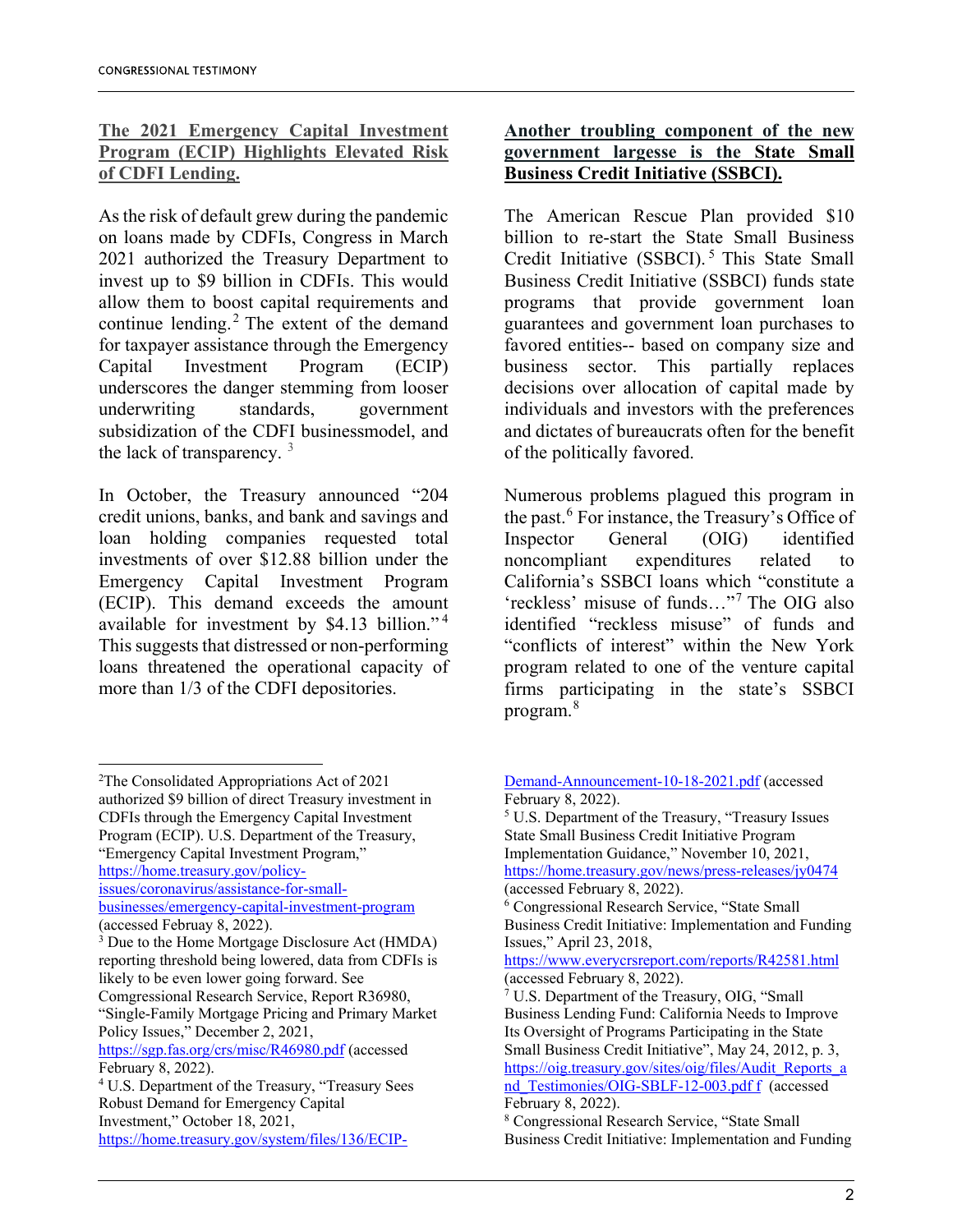These states were not alone. The OIG found only four states to be in full compliance with the program. Is this government-provided capital actually filling a funding need of small businesses not already met by the market? The data strongly suggest no. For instance, the \$1.5 billion in SSCBI funds in the Small Business Jobs Act of 2010 was expected to generate \$10.5 billion in new small business financing by state government lending programs. This is just a small fraction of the total value of the \$644.5 billion small business loans outstanding in 201[9](#page-2-0) (the most recent year available).  $9$ Although marketed as a pandemic economic response, SSBCI funding is now available for years into the future. This operates as a slush fund for politicians across the nation—a purpose detached from combatting the economic fallout from the shutdowns.

# **Small Businesses are Being Serviced by the Credit Markets**

It's a misnomer that credit markets are not providing funds to small businesses. Most small businesses are saying they are generally not looking for more credit. [10](#page-2-1) Only three percent of respondents in a January 2022 National Federation of Independent Business (NFIB) survey reported their borrowing needs were not satisfied. Only 1 percent reported financing as their top business problem. The survey also reported, "Only a net 2 percent reported their last loan was harder to get than in previous attempts (up 1 point)."<sup>[11](#page-2-2)</sup> In past

economic crises, 37 percent have reported financing and interest rates as a top concern.

## **CDFIs are now leveraging their operations to fund investments with below market-rate debt in Opportunity Zones. [12](#page-2-3)**

Unfortunately, these types of targeted development programs fail to help those in need. In fact, they have a history of unintended consequences and corruption.<sup>[13](#page-2-4)</sup>

Subsidies from Washington fail to address the underlying causes of concentrated poverty – causes such as lack of educational choice, restrictions on worker freedom, and onerous local regulation and mismanagement. The gleaming luxury apartment buildings, high-tech industrial parks, and designer shopping centers constructed in these zones generally serve individuals who are already thriving.

Place-based economic planning won't help those saddled with more complex institutional problems.

For example, workers without adequate skills will not suddenly be qualified for higherpaying jobs. Those with meager incomes will not suddenly be able to afford luxury housing.

Wide-ranging surveys conducted by federal, state and private researchers of targeted economic development programs find that

<span id="page-2-2"></span>Issues," April 23, 2018, p. 41,

<span id="page-2-3"></span>https://www.everycrsreport.com/reports/R42581.html (accessed February 8, 2022).

<span id="page-2-0"></span><sup>&</sup>lt;sup>9</sup> U.S. Small Business Administration, Office of Advocacy, "Small Business Lending in the United States," September 2020,

https://cdn.advocacy.sba.gov/wp-

content/uploads/2020/09/10092920/Research-

<span id="page-2-4"></span>Summary-Small-Business-Lending-In-The-United-States-2019.pdf (accessed February 8, 2022).<br><sup>10</sup> William C. Dunkelberg and Holly Wade, NFIB Small

<span id="page-2-1"></span>Business Economic Trends, NFIB Research Center, January 2022, https://assets.nfib.com/nfibcom/SBET-Jan-2022-Final.pdf (accessed February 8, 2022).

<sup>&</sup>lt;sup>11</sup> Ibid.<br><sup>12</sup> James Hargens, "Opportunity Zones Revisited: The Role of CDFIs in Driving Equitable OZ Impact," Summit, June 2, 2021,

[https://www.summitllc.us/blog/opportunity-zones](https://www.summitllc.us/blog/opportunity-zones-revisited-the-role-of-cdfis-in-driving-equitable-oz-impact)revisited-the-role-of-cdfis-in-driving-equitable-oz-<br>impact (accessed February 8, 2022).

 $13$  Joel Griffith and Adam Michel, "Opportunity Zones: Understanding Them in the Context of Past Place-Based Incentives," Heritage Foundation *Backgrounder* No. 3420, July 10, 2019,

[https://www.heritage.org/sites/default/files/2019-](https://www.heritage.org/sites/default/files/2019-07/BG3420.pdf) [07/BG3420.pdf.](https://www.heritage.org/sites/default/files/2019-07/BG3420.pdf)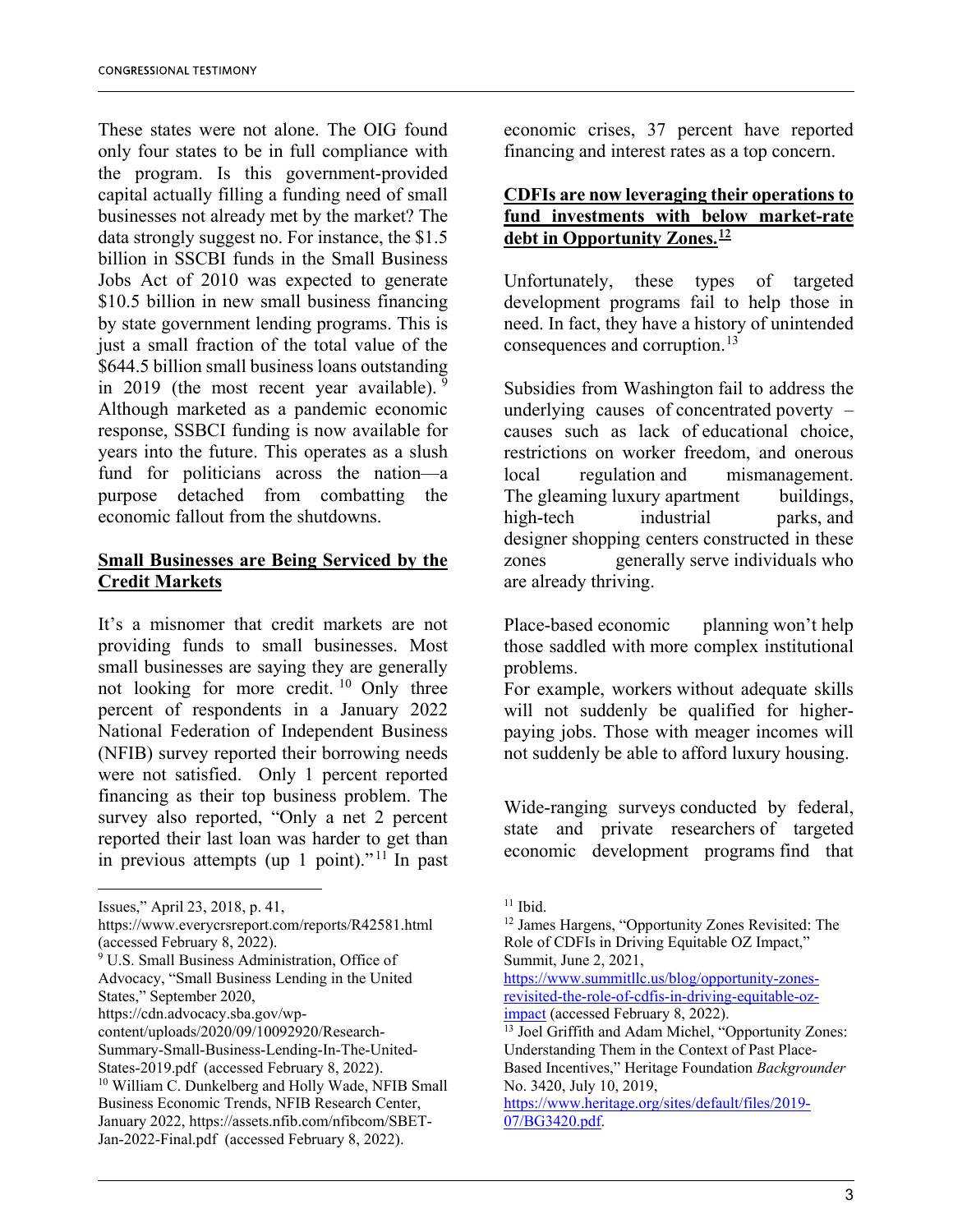these programs produce few positive results for the intended recipients. They often leave communities poorer than they started.

A series of studies find current residents of targeted areas don't see an increase in wages following the development aid, but they do experience rising rental costs. Higher living costs without higher wages result in a lower standard of living for the communities the politicians were trying to help. A congressional report found no "general improvement in the economic conditions of the locals."[14](#page-3-0)

Analysis of six similar state programs shows subsidies attracted new businesses which proceeded to snuff out a similar number of existing competitors employing native residents. The net impact on the number of businesses was zero. In Maryland, manufacturing jobs declined faster in the incentive zones than in the rest of the state and did not benefit zone residents.

Moreover, these programs come at a huge cost to taxpayers – in many instances exceeding \$100,000 for each job created. And this sea of government money leads to corruption and graft. Directors of the Gary Indiana Urban Enterprise Association were charged with conspiracy, mail fraud, and federal program theft of nearly \$1 million. In Atlanta, targeted subsidies are connected to corruption and mismanagement, resulting in 82 percent of the programs achieving not one of their goals of helping poor communities.

<span id="page-3-2"></span><span id="page-3-1"></span><span id="page-3-0"></span><sup>14</sup> See Joel Griffith and Adam Michel, "Opportunity Zones: Understanding Them in the Context of Past Place-Based Incentives," Heritage Foundation *Backgrounder* No. 3420, July 10, 2019, [https://www.heritage.org/sites/default/files/2019-](https://www.heritage.org/sites/default/files/2019-07/BG3420.pdf) [07/BG3420.pdf.](https://www.heritage.org/sites/default/files/2019-07/BG3420.pdf)

Past place-based programs have relied upon complicated tax credits and direct subsidies with many government strings attached. These programs, by their very nature, can't resolve the complicated institutional barriers to economic opportunity.

In addition, because politicians are empowered to decide which neighborhoods win and lose, these programs tend to breed cronyism. Often, these decisions benefit politically connected developers and investors who have rigged the system in their favor. Unfortunately, CDFIs are using their sway to funnel more capital into these projects.

# **The Reality: Small Businesses are Being Serviced by the Credit Markets.**

It's a misnomer that credit markets are not providing funds to small businesses. Most small businesses are saying they are generally not looking for more credit.<sup>[15](#page-3-1)</sup> Only three percent of respondents in a January 2022 National Federation of Independent Business (NFIB) survey reported their borrowing needs were not satisfied. Only 1 percent reported financing as their top business problem. The survey also reported, "Only a net 2 percent reported their last loan was harder to get than in previous attempts (up 1 point)."<sup>[16](#page-3-2)</sup> In past economic crises, 37 percent have reported financing and interest rates as a top concern.

### **Conclusion**

Broadly available tax cuts benefit all Americans, especially the most vulnerable, through a strong [economy](https://www.foxnews.com/category/us/economy) that generates demand for workers and raises their

<sup>&</sup>lt;sup>15</sup> William C. Dunkelberg and Holly Wade, NFIB Small Business Economic Trends, NFIB Research Center, January 2022, https://assets.nfib.com/nfibcom/SBET-Jan-2022-Final.pdf (accessed February 8, 2022). 16 Ibid.